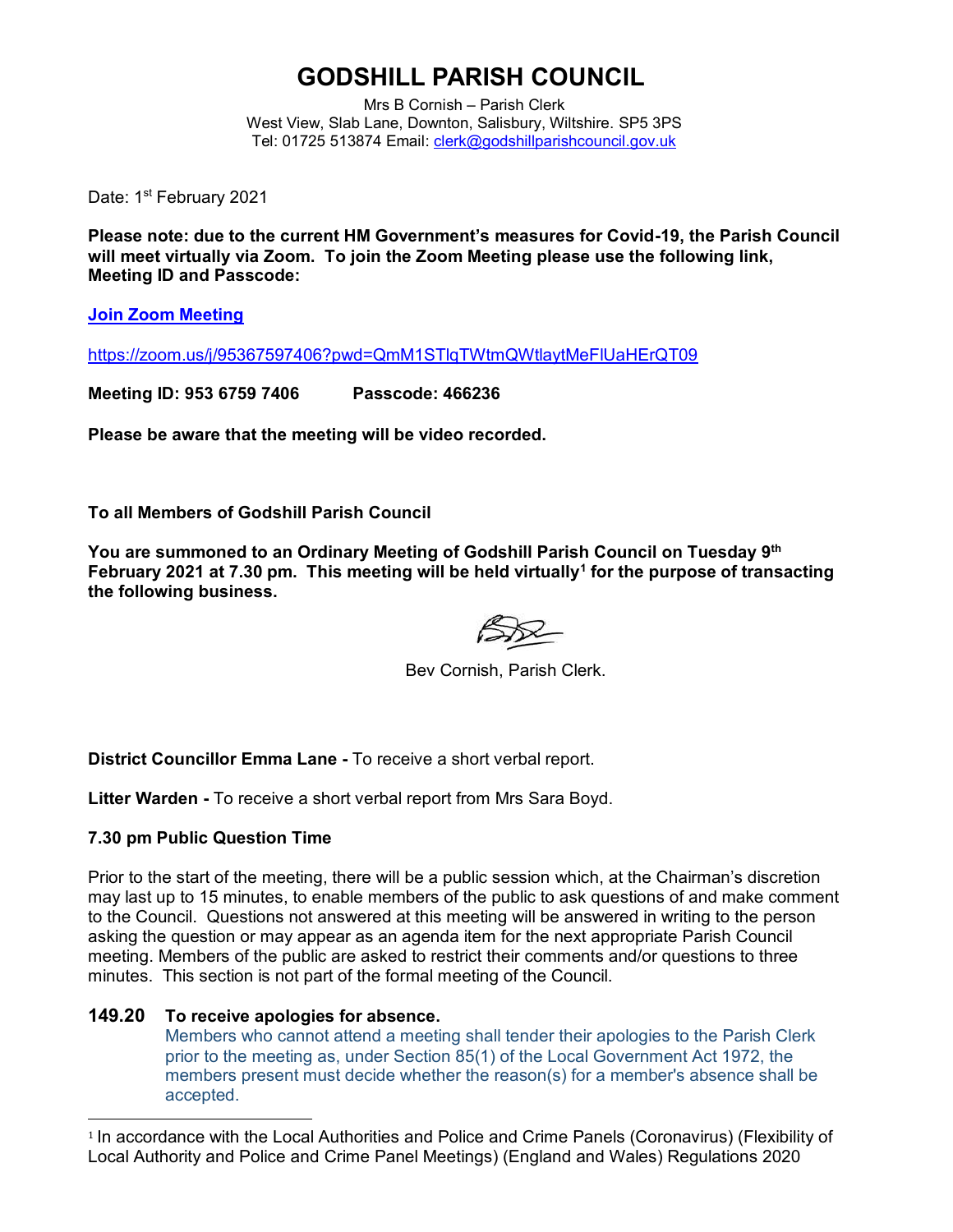# **AGENDA**

## **150.20 Declarations of Interest:**

- a. To receive **Declarations of Interest** in respect of matters contained in this agenda, in accordance with the provisions of the Localism Act 2011 in respect of members and in accordance with the provisions of the Local Government Act 1972 in respect of officers.
- b. To consider any **Dispensation Requests** received by the Parish Clerk and not previously considered.
- **151.20 To resolve to approve the Minutes of the Ordinary Meeting held on 12th January 2021.**
- **152.20 To resolve to refer any business raised by the public in public discussion, and any other matters or items of information from councillors, to a future meeting or to resolve to agree on any other action.**
- **153.20 To resolve to note Clerk's Report providing information on recent issues and work completed.**
- **154.20 Planning and Tree Work Applications:**

**Planning Application: 20/00966 Willow cottage, Woodgreen Road, Godshill -** Boundary fence; gates; decking; gas tank.

**Planning Application: CONS/21/0017 Picks Barn, Newgrounds, Godshill -** Fell 1 x Pittosporum (grown to the size of a tree).

### **Planning Application: 19/10881**

**Land At St John's Farm, Stuckton Road, Fordingbridge -** 20 no. retirement homes; 78no. dwellings; village hall; playground; new access arrangements and associated development (All matters reserved except Access)

- **155.20 To resolve to ratify a further letter sent to the NFNPA on planning application: 20/00903 for Paysanne, Godshill Wood in response to a letter from the applicant's agent making reference to the Parish Council's response.**
- **156.20 To consider a proposal from Cllr Woodward to write to the Planning Inspectorate to clarify and reiterate the Council's support for the planning application for Broadhill Cottage, Broadhill Lane, Blissford.**
- **157.20 To consider and resolve to agree on a response to Dorset Council's Local Plan Options Consultation.**
- **158.20 To consider and resolve to agree on a response to Wiltshire Council's Consultation to inform its Local Plan Review.**
- **159.20 To receive and note a briefing from Cllr Woodward on climate friendly heating solutions as part of the Council's initiative to better understand what action it can take on climate change on an individual and community level.**